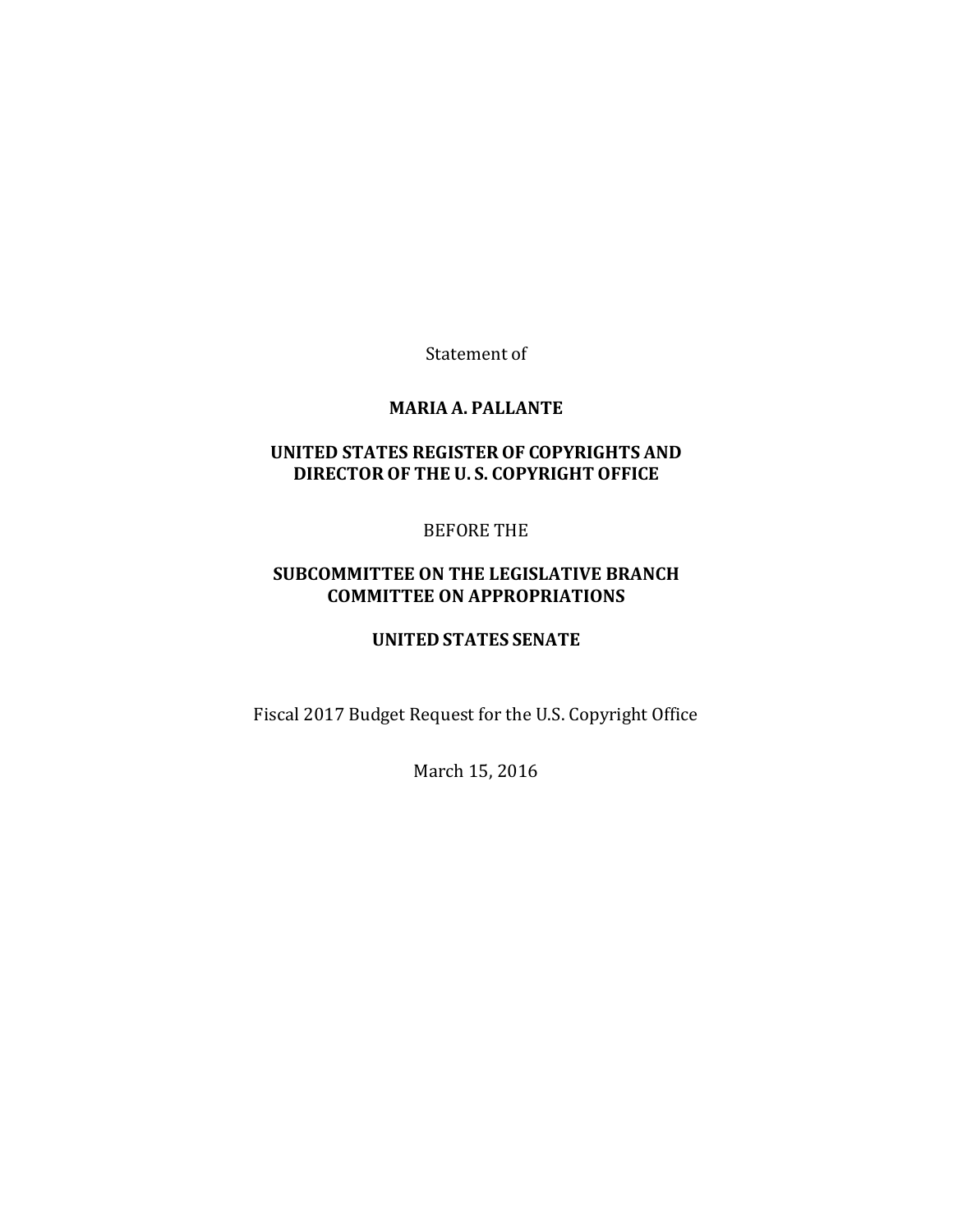## **Statement of Maria A. Pallante United States Register of Copyrights and Director of the United States Copyright Office**

**Before the Subcommittee on the Legislative Branch Committee on Appropriations** 

**United States Senate**

**March 15, 2016**

# **Fiscal 2017 Budget Request for the U.S. Copyright Office**

Madame Chairman Capito, Ranking Member Schatz and Members of the Subcommittee:

Thank you for the opportunity to present written testimony in support of the Fiscal 2017 Budget Request of the United States Copyright Office. The Copyright Office's core operations are funded through two sources: fees paid by authors, corporate entities, and other customers; and annual appropriated dollars that reflect the value of the Copyright Office's services to both the public and the economy. Historically, fees have made up the majority of this funding, with a range of 58% to 67% over the past five years.

## *Mission, Policy Work and Strategic Plans*

The Copyright Office has a critical mission within the United States government. It administers the Nation's copyright laws for the advancement of the public good; offers services and support to authors and users of creative works; and provides expert, impartial assistance to Congress, the courts, and executive branch agencies on questions of law and policy, including in the context of interagency discussions or intergovernmental negotiations.

In the past few years alone, the Copyright Office has undertaken a tireless schedule of studies and public meetings regarding areas of both copyright law and copyright administration, all geared towards updating, clarifying and improving the national copyright system. As directed by Congress, some of these reports contain legislative recommendations: for example, in publishing *Copyright Small Claims*, the Copyright Office analyzes and advises on the benefits of creating a small claims mechanism outside of federal court. Other efforts reflect significant updates to the administrative practices that implement the Copyright Act: for example, in publishing the *Compendium of U.S. Copyright Office Practices, Third Edition*, the Copyright Office completed the first comprehensive revision of the Office's administrative manual for copyright registration and recordation in decades.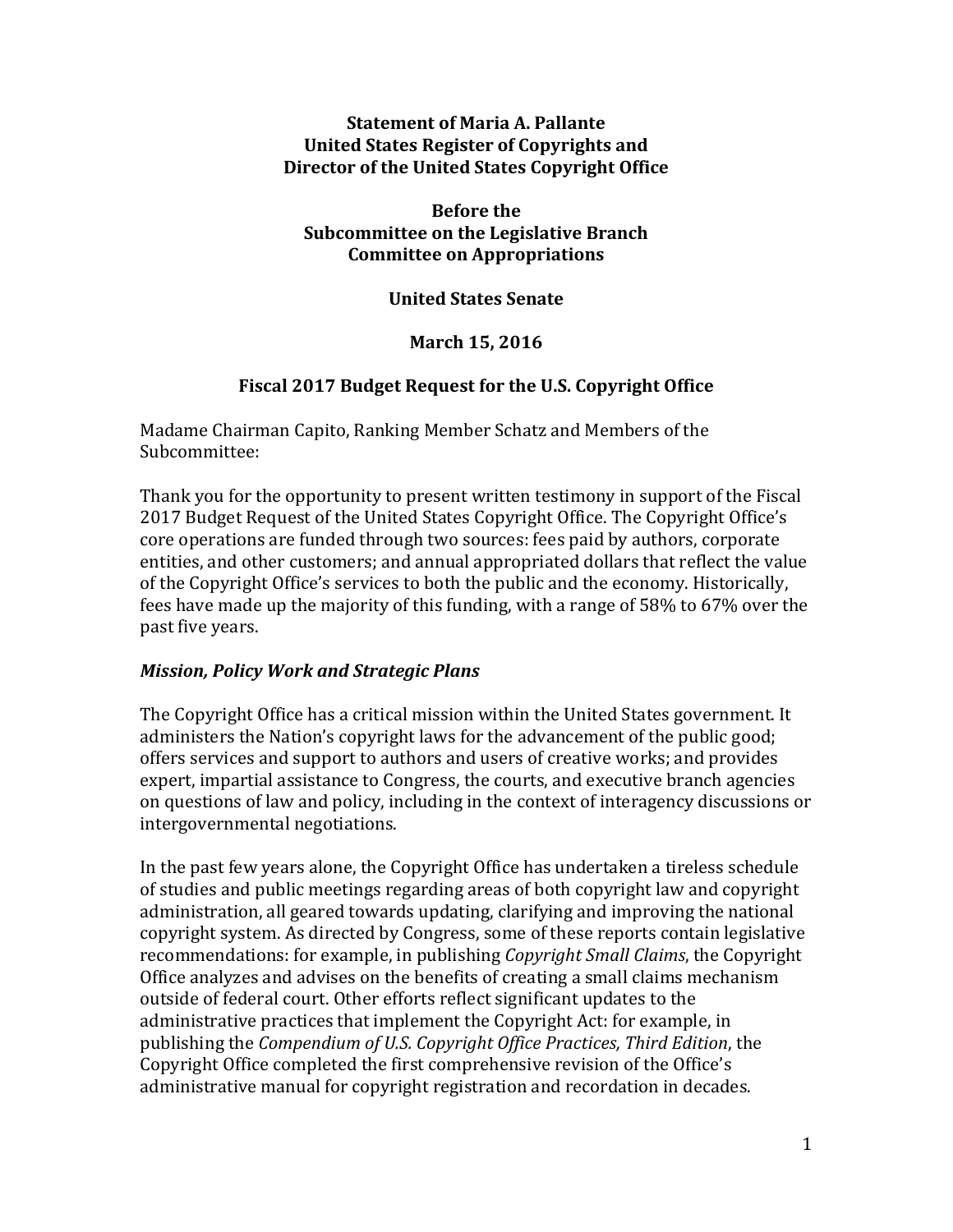The Copyright Office serves a wide diversity of customers worth trillions of dollars to the U.S. economy—from video game developers to mobile device manufacturers, from movie studios to internet streaming companies, from music creators to online music services, from educators to libraries. The goal today is ensuring that the Office is positioned to meet the current and future needs of these essential stakeholders.

Not surprisingly, modernization goals are connected to the evolving and dynamic role of technology in the copyright marketplace. Today, it is commonplace for musicians to record songs on a smartphone or tablet, capturing in real time all the data needed to satisfy copyright registration requirements. By the same token, a digital music service trying to license that song and millions of others should be able to connect its servers directly to the Copyright Office via an API and search our data completely. Photographers, newspapers and software developers, among others, all need targeted attention to ensure services are optimal and regulations are appropriate. To accomplish these goals, we must shift the approach of the past entirely, and provide a flexible platform that others can build upon for the effortless protection and licensing of copyrighted works, and allow customers to complete transactions with the Copyright Office in real time, whether to protect their legal rights or to access or share business data.

To this end, and as further discussed below, the Copyright Office released two key documents in recent months that reflect our nuanced thinking and deliberations: (1) a five-year strategic plan on December 1, 2015, entitled *Positioning the U.S. Copyright Office for the Future: 2016-2020*<sup>1</sup> and (2) a five-year IT plan on February 29, 2016, entitled *Provisional Information Technology Modernization Plan,*<sup>2</sup> which provides a basis for FY 2017 and 2018 activities.

Together these plans set a path by which to recalibrate almost all of the Copyright Office's services, from how it registers copyright interests in all kinds of creative works, to how it records and shares critical copyright data. The plans map to the strategic plan of the Library of Congress, which states in relevant part that it will "[w]ork with the U.S. Copyright Office to develop modernized copyrights systems and practices, in accordance with copyright laws and public objectives." The Copyright Office and Library are also well positioned now to discuss relative points of alignment and relative responsibilities for information technology services.

In general, the Copyright Office IT plan recommends a clean slate approach, in which the Copyright Office is responsible for building new mission-critical applications within a dedicated enterprise architecture, and retiring rather than migrating legacy systems. The IT plan leverages flexible cloud technologies, while minimizing the need for an unwieldy and capital-intensive data center. This approach will allow the Office to remain nimble, and adapt to the ever-evolving needs of the copyright marketplace. It positions the Office to develop and link a number of IT programs and

 $\overline{a}$ 

<sup>1</sup> http://copyright.gov/reports/strategic-plan/USCO-strategic.pdf.

<sup>2</sup> *See* www.copyright.gov/reports/itplan/.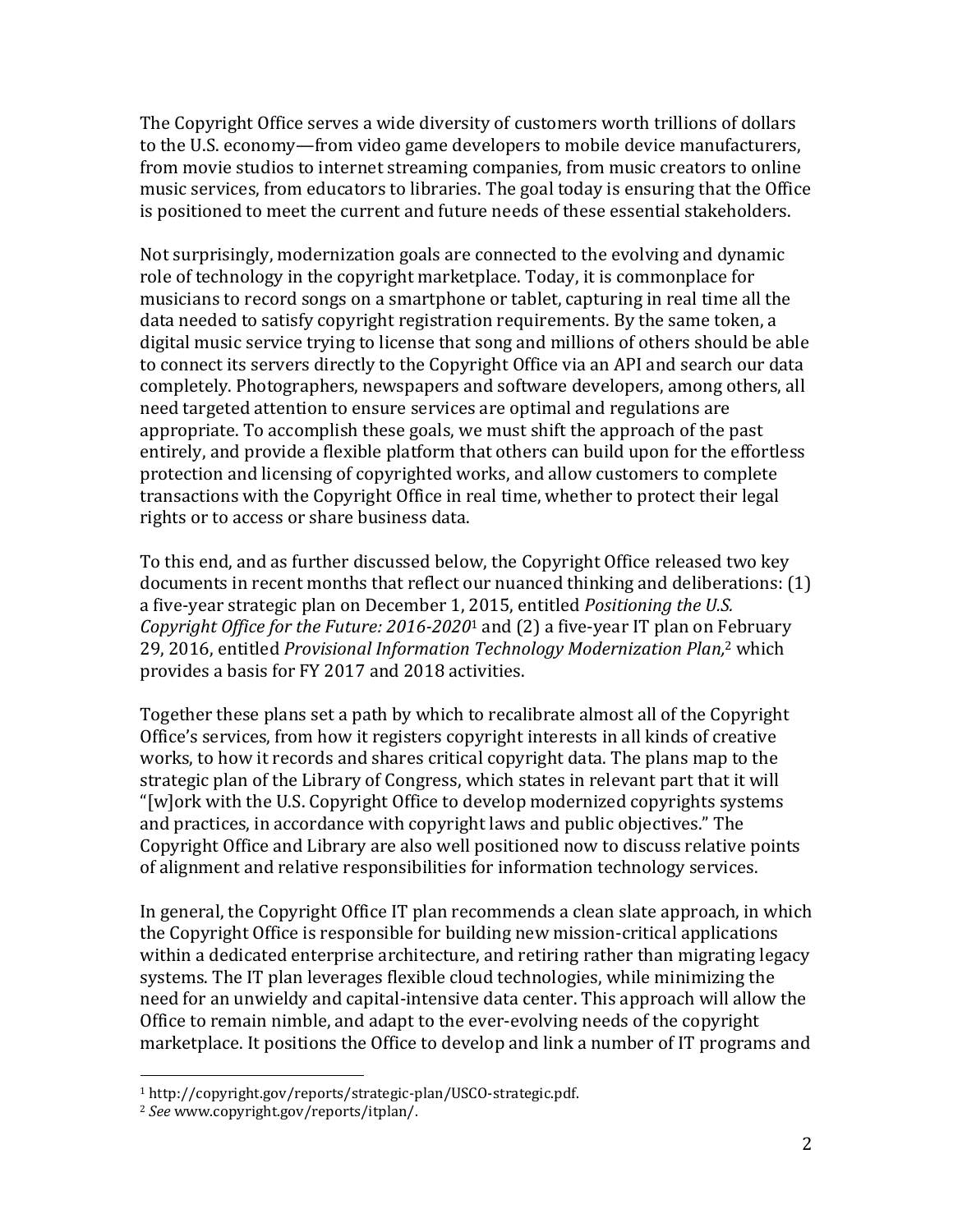data needs that are best suited to its various functions, *i.e.*, developing separate business models for copyright registration and copyright recordation, and integrating the respective data sets as appropriate.

At the House Appropriations Committee's request, $3$  the Copyright Office has recently posed several questions regarding funding and implementation to the public.<sup>4</sup>

# *FY 2017 Appropriations Request*

Turning to our FY 2017 appropriations request, the Copyright Office has three line items, as follows:

(1) Copyright Basic budget, which funds most Copyright Office operations — \$66.870 million

(2) Copyright Licensing Division, which is a fiscal operation that disperses royalty income after statutory distribution proceedings and is funded by fees from private parties — \$ 5.531 million

(3) Copyright Royalty Judges, who report to the Librarian but are included by the Library under the Register's budget for administrative convenience — \$ 1.625 million

We have provided budget justifications for all of the above items through the agency appropriations process, <sup>5</sup> however, the first item is the heart of Copyright Office operations and the focus of my testimony today.

In FY 2017, for Copyright Basic, the Copyright Office has requested (1) authority to spend \$33.619 million of offsetting collections, *i.e.,* fees collected from customers for

H. Rep. No. 114-110 (2015).

<sup>4</sup> *See* http://copyright.gov/policy/itupgrade/index.html.

 $\overline{a}$ <sup>3</sup> In the House Report accompanying the FY2016 appropriations bill, the Committee stated:

The Committee fully understands the importance of the Copyright Office as it relates to creativity and commercial artistic activity not only within the United States but also on a world-wide basis. In order to serve the copyright owners and the copyright community in the 21st century, a robust modern information technology (IT) operation will be necessary. . . . [T]he Committee directs the Register of Copyrights to report, to the Committee on Appropriation and relevant Authorizing Committees of the House on a detailed plan on necessary IT upgrades, with a cost estimate, that are required for a 21st century copyright organization. In addition to the cost estimate, the Register shall include recommendations on a funding strategy and a time frame for completion of a new IT system that is necessary to better serve the public in the digital age. The Register should seek public comments to help inform the Copyright Office with the funding strategy and implementation timeline.

<sup>5</sup> LIBRARY OF CONGRESS, FISCAL 2017 BUDGET JUSTIFICATION 109, *available at* https://www.loc.gov/ portals/static/about/reports-and-budgets/documents/budgets/fy2017.pdf.